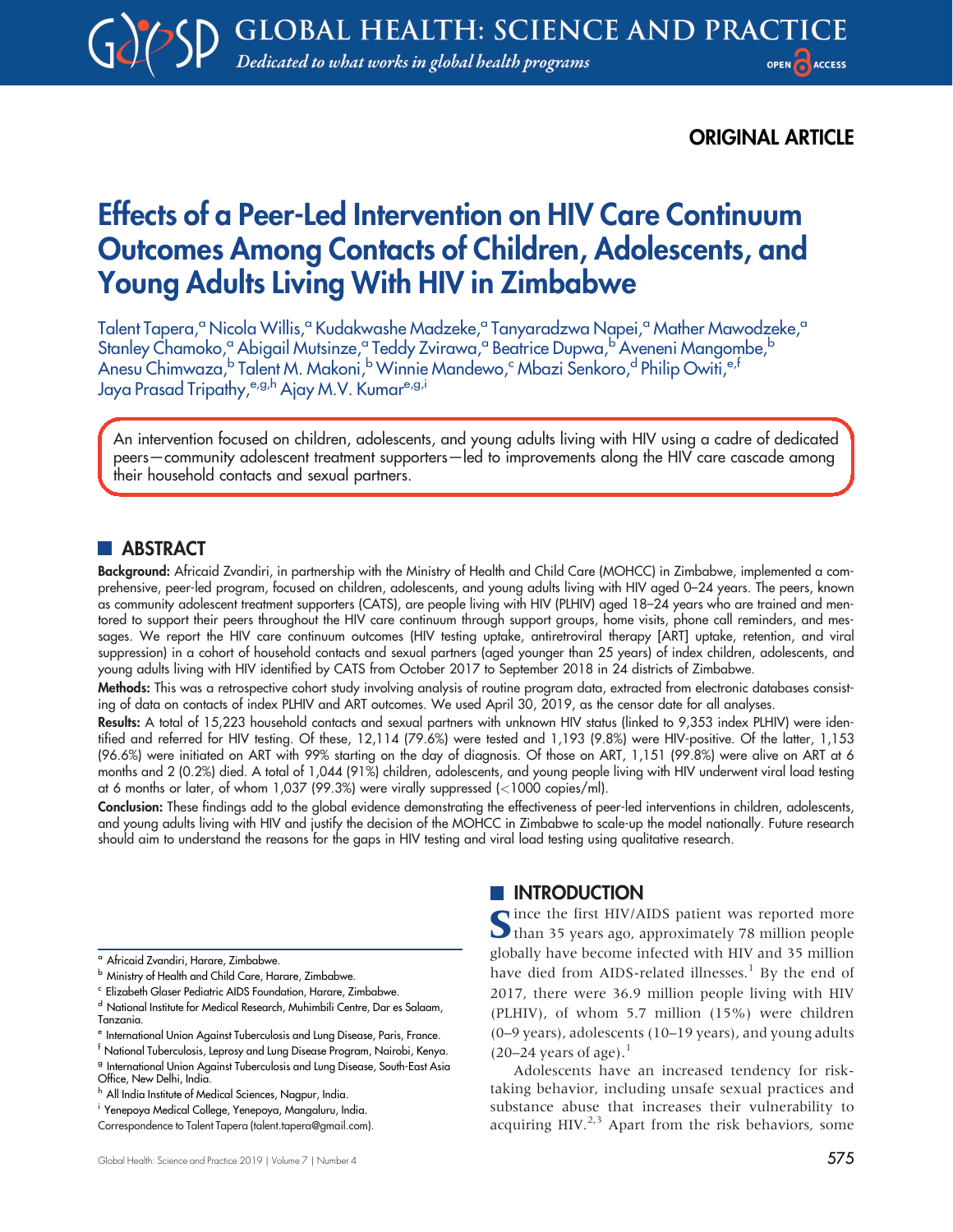children and adolescents have prenatally acquired HIV given the natural history of untreated HIV infections. Between 2005 and 2012, global HIVrelated deaths increased among adolescents by 50% but declined among all PLHIV. $4$  Since then, although deaths among adolescents with HIV have been decreasing due to massive scale-up of antiretroviral therapy (ART), the rate of decrease has been slower compared to the rate of decrease among adults.

Compared to adults, adolescents are less likely to access HIV testing and treatment services, remain in care, and achieve viral suppression.

**Community** adolescent treatment supporters have been trained, mentored, supervised, and incentivized to counsel and support their peers throughout the HIV care continuum.

Several studies in sub-Saharan Africa have shown that, compared to adults, adolescents were less likely to access HIV testing and treatment services, remain in care, and achieve viral suppres-sion.<sup>[5](#page-9-4)–[11](#page-9-5)</sup> These results were mainly due to poor prioritization of adolescents in most national HIV plans, inadequate provision of HIV testing and treatment services, delays in diagnosis and treatment, and lack of services to support retention in care.<sup>12</sup> Children also remain a vulnerable and neglected group with issues related to consent, access, acceptability, cultural norms, stigma, and discrimination. $13$ HIV testing and ART coverage among children are often lower than among adults. $<sup>1</sup>$ </sup>

Zimbabwe has been facing a generalized HIV epidemic with 1.3 million PLHIV (17% aged younger than 25 years) by the end of  $2017<sup>1</sup>$  $2017<sup>1</sup>$  $2017<sup>1</sup>$  A national survey conducted in 2015–2016 showed that only 34% of young adults (15–24 years) knew their HIV status compared to 74% among adults,  $^{14}$  $^{14}$  $^{14}$  a figure well below the global UNAIDS 90-90-90 target. Because HIV testing is the gateway to care and treatment, the World Health Organization (WHO) recommends that all the adolescents in settings with generalized epidemics be offered HIV testing and counseling, preferably using community-based approaches including home-based HIV testing and self-testing.<sup>12</sup> The HIV care continuum begins with diagnosis to linkage to ART treatment to being retained in care to viral suppression.

Since 2002, Africaid Zvandiri, in partnership with the Ministry of Health and Child Care (MOHCC) in Zimbabwe, has been implementing the Zvandiri program. This program is a comprehensive, multicomponent, multidonor funded, differentiated service delivery program focused on the overall development of children, adolescents, and young adults living with HIV that includes HIV care, sexual and reproductive health, mental health, and social protection. At the heart of this program are community adolescent treatment supporters (CATS), adolescents and young adults aged 18–24 years who are living with HIV and who have been trained, mentored, supervised, and incentivized to counsel and offer support to their peers throughout the HIV care continuum, through support groups, home visits, counseling, short message service (SMS), and phone call reminders. Previous program evaluation indicated increased linkage of children, adolescents, and young adults to HIV treatment and retention as well.<sup>15</sup> Encouraged by these positive results, the MOHCC in Zimbabwe scaled up the CATS model in 51 districts (of 63 in Zimbabwe) in 2017[.15](#page-9-9)

The role of CATS was expanded in 2016 to include contact investigation, including counseling all the household contacts and sexual partners of index HIV patients, referring them for HIV testing, and linking those diagnosed as HIV-positive to care and support including ART. However, there has not been a systematic assessment of how well this expansion is functioning in routine program settings.

Hence, we undertook an operational research study to assess the effect on HIV care cascade outcomes (HIV testing uptake, ART uptake, ART retention, and viral suppression) in a cohort of household contacts and sexual partners (aged younger than 25 years) of index children, adolescent, and young adults living with HIV identified by CATS from October 2017 to September 2018 in selected districts of Zimbabwe.

## **METHODS**

#### Study Design

This was a retrospective cohort study involving analysis of secondary data routinely available in records of the Zvandiri program from October 2017 to September 2018. The study was done from January 2019 to May 2019.

#### **Setting**

Zimbabwe, a landlocked country situated in southern Africa, has a population of 13.1 million. According to a national survey, 74.2% of PLHIV aged 15–64 years knew their HIV status, 86.8% of those who knew their HIV status received ART, and 86.5% of the latter were virally suppressed.<sup>[14](#page-9-8)</sup>

### The Zvandiri Model

The goal of Zvandiri (meaning "as I am") program is to achieve and maintain physical, social, and mental well-being of children, adolescents, and young adults living with HIV. CATS are at the forefront of service delivery in this program. The CATS' major responsibilities in working with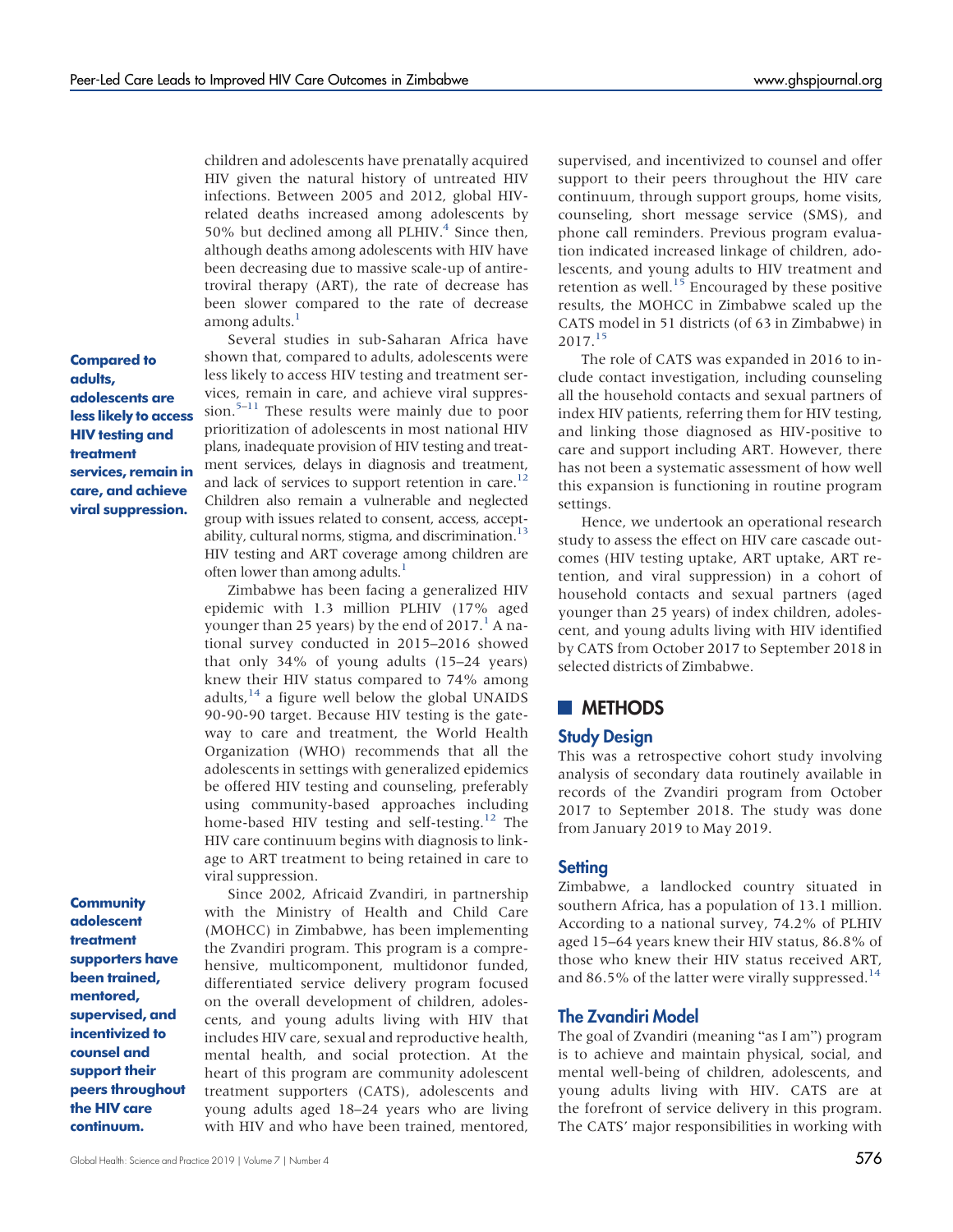children, adolescents, and young adults living with HIV include: (1) cofacilitating monthly support groups and ART refill groups, (2) conducting home visits, (3) sending SMS reminders and check-ins, (4) counseling, (5) making phone calls, (6) referring and linking them to care, (7) conducting community outreach visits, and (8) cofacilitating caregiver workshops. For younger age groups, the CATS support the children through the parents or caregivers. The CATS are incentivized with a fixed allowance of US\$20 per month, bicycles to facilitate home visits and/or reimbursement of bus fare, and monthly airtime allowance for SMS reminders and calls. More details about CATS are summarized in [Table 1](#page-2-0). The model of care has been described in detail elsewhere and is visually summarized in [Figure 1.](#page-3-0)<sup>[15](#page-9-9)</sup>

Through the CATS' support of index PLHIV, they had an avenue to meet the index cases'

contacts. The CATS screened the contacts against the age, biological relations, sexual relationship, and prior testing eligibility parameters. They first sought permission of the contacts during home visits and ensured privacy. Through this screening process, CATS referred sexual partners (aged younger than 25 years) as well as household contacts (aged younger than 25 years) who were biologically related and staying together under the **Through the CATS'** same roof for HIV testing and supported pre- and post-test HIV counseling and disclosure. The contact tracing forms were returned and kept in a lockable cabinet at the health facility. There were 3 options provided to the contacts for HIV testing: facility-based testing, self-testing, and homebased testing. Those who opted for self-testing were provided with self-testing kits and, if found to be reactive, they were referred for confirmatory HIV testing at the nearest health facility. If

support of index PLHIV, they had an avenue to meet the index cases' household contacts and sexual partners.

<span id="page-2-0"></span>

|                                                      | TABLE 1. Description of Community Adolescent Treatment Supporters in the Africaid Zvandiri Program in Zimbabwe                                                                                                                                                                                                                                                                                                                                                                                                                                                                                                                                                                                                                                                       |  |
|------------------------------------------------------|----------------------------------------------------------------------------------------------------------------------------------------------------------------------------------------------------------------------------------------------------------------------------------------------------------------------------------------------------------------------------------------------------------------------------------------------------------------------------------------------------------------------------------------------------------------------------------------------------------------------------------------------------------------------------------------------------------------------------------------------------------------------|--|
| Who are CATS?                                        | Adolescent and young adults living with HIV (18–24 years old) trained and mentored by MOHCC and<br>Africaid as peer counselors                                                                                                                                                                                                                                                                                                                                                                                                                                                                                                                                                                                                                                       |  |
| <b>Who appoints CATS?</b>                            | Health care facility staff identify PLHIV (18-24 years old) with the potential (willing, competent, and moti-<br>vated) to be CATS and then appoint them in consultation with the authorities in the MOHCC and Africaid.<br>CATS should have completed secondary school and must have consent from their caregivers to enroll.                                                                                                                                                                                                                                                                                                                                                                                                                                       |  |
| How many CATS per health facility?                   | Although the number of CATS per health facility depends on the number of children, adolescents, and<br>young adults living with HIV who need support, the aim is to at least have 1 male and 1 female CATS<br>per health facility. Each CATS should support between 30 and 60 children, adolescents, and young<br>adults living with HIV at any given point in time.                                                                                                                                                                                                                                                                                                                                                                                                 |  |
| What training do they receive?                       | All CATS receive 2 weeks of MOHCC-endorsed training on knowledge related to pediatric and<br>adolescent HIV (HIV, ART, adherence support, disclosure, sexual and reproductive health, protection,<br>psychosocial support, and mental health) and skills in counseling and community outreach. The<br>training combines theory and practical components, which includes hands-on mentorship<br>('shadowing') by senior CATS for a period of time before they are independently able to provide<br>support. Training is participatory and uses case studies and role plays. They also receive technical<br>support from district-based Zvandiri mentors employed by Africaid. This initial training is then<br>followed by continued on-site training and mentorship. |  |
| What are their responsibilities?                     | Cofacilitate monthly support groups and ART refill groups<br>Conduct home visits for counseling, monitoring, and support<br>Send SMS reminders and phone calls for adherence and clinic visits and check-ins<br>Provide counseling in clinic and link to other services as needed<br>Refer children, adolescents, and young adults living with HIV (particularly severe cases) and link<br>to other service providers including OI/ART, mental health, social protection, disability, SRHR,<br>and PMTCT<br>Perform community outreach visits in partnership with other cadres from health and social protection<br>Cofacilitate caregiver workshops                                                                                                                 |  |
| Who supervises and mentors CATS?                     | A nurse or primary counselor at the clinic supervises CATS with additional supervision and mentorship by the<br>district Zvandiri mentor. A district-level monthly meeting is conducted to mentor and review progress of CATS.                                                                                                                                                                                                                                                                                                                                                                                                                                                                                                                                       |  |
| What remuneration and incentives<br>do they receive? | Fixed allowance of US\$20 per month<br>Bicycles to facilitate home visits and/or reimbursement of bus fare<br>Monthly airtime allowance for SMS reminders and calls                                                                                                                                                                                                                                                                                                                                                                                                                                                                                                                                                                                                  |  |

Abbreviations: ART, antiretroviral therapy; CATS, community adolescent treatment supporter; MOHCC, Ministry of Health and Child Care; OI, opportunistic infection; PLHIV, people living with HIV; PMTCT, prevention of mother-to-child transmission of HIV; SMS, short messaging service; SRHR, sexual and reproductive health and rights.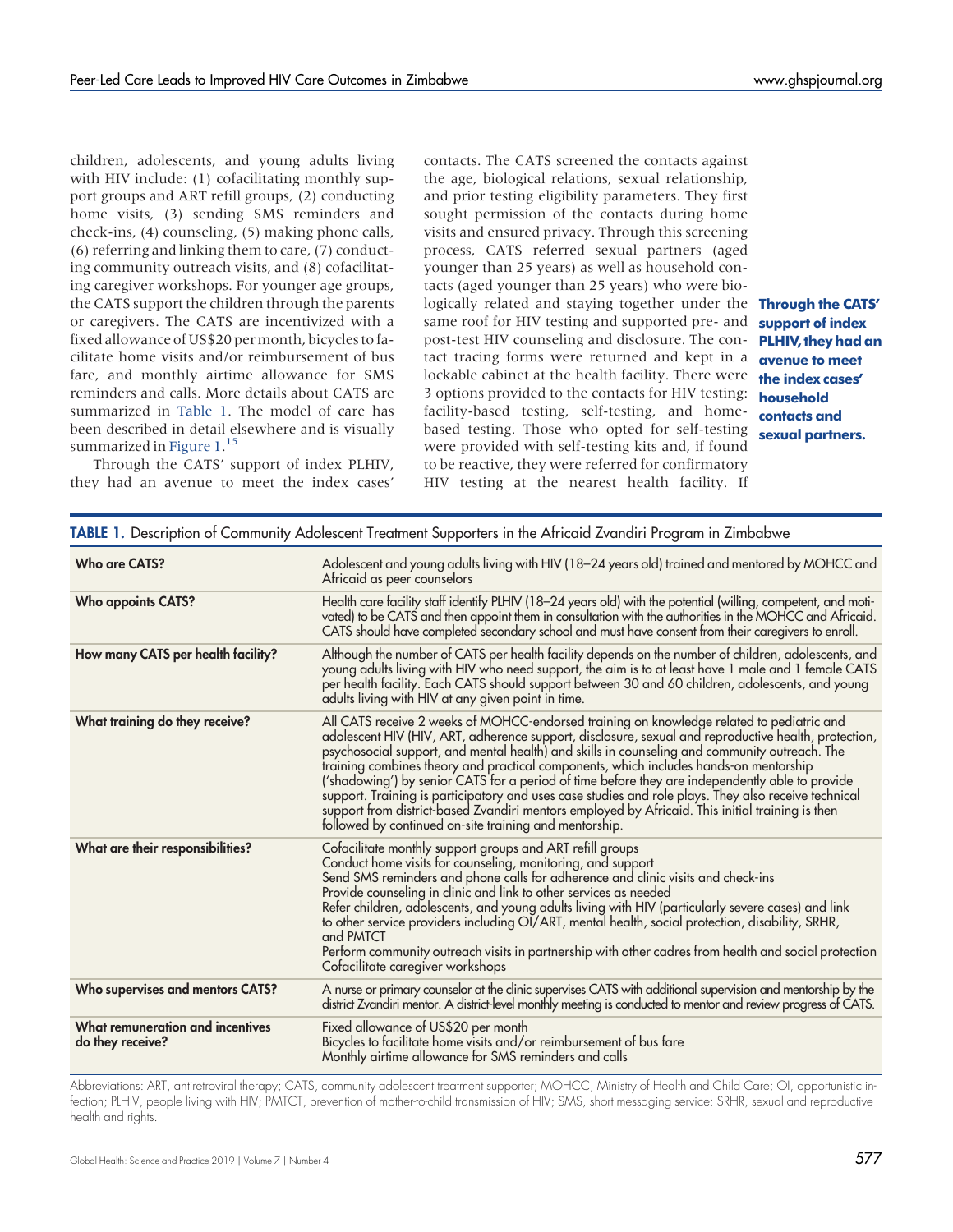

#### <span id="page-3-0"></span>FIGURE 1. The Zvandiri Model of Care Involving the Community Adolescent Treatment Supporters in Zimbabwe



contacts or partners felt hesitant to come to a health facility, home-based testing was done by roving testers from other organizations. The CATS used a standard MOHCC tool to refer the contacts or partners for HIV testing.

Contacts and partners found to be HIVnegative were linked to HIV prevention services, including voluntary medical male circumcision, family planning, and cervical cancer screening for young women. Contacts confirmed as HIVpositive were registered in the health facilities for initiating ART. Diagnosis and treatment were conducted per national guidelines, which followed a "test and treat" policy, in line with the WHO guidelines.[16](#page-9-10)[,17](#page-9-11) In addition to the care contacts and partners received as part of the national program, they were also registered with the Zvandiri program for treatment adherence support and other activities with CATS.

#### Differentiated Care

Recognizing that not all children, adolescents, and young adults living with HIV required the same level of care, CATS differentiated and tailored

services according to the person's clinical, psychological, and social needs and circumstances. The 2 types of support, standard support and enhanced support, are summarized in [Table 2.](#page-4-0)

Briefly, CATS provided standard support to PLHIV who were clinically and psychosocially stable and who regularly attended their clinic visits. CATS provided enhanced support to those who did not regularly attend their clinic visits, were not virologically suppressed, or had special needs (e.g., mental health conditions, pregnant women, and those at risk of or subjected to abuse or neglect). In enhanced support, CATS increased the frequency and intensity of contact with children, adolescents, and young adults with HIV. CATS provided counseling and referred severe cases to the Zvandiri mentors and health facility and other relevant service providers.

#### Monitoring and Supervision

CATS were attached to the health facilities in their areas. CATS were supervised and supported by the MOHCC staff and district-based Zvandiri mentors employed by Africaid. CATS were expected to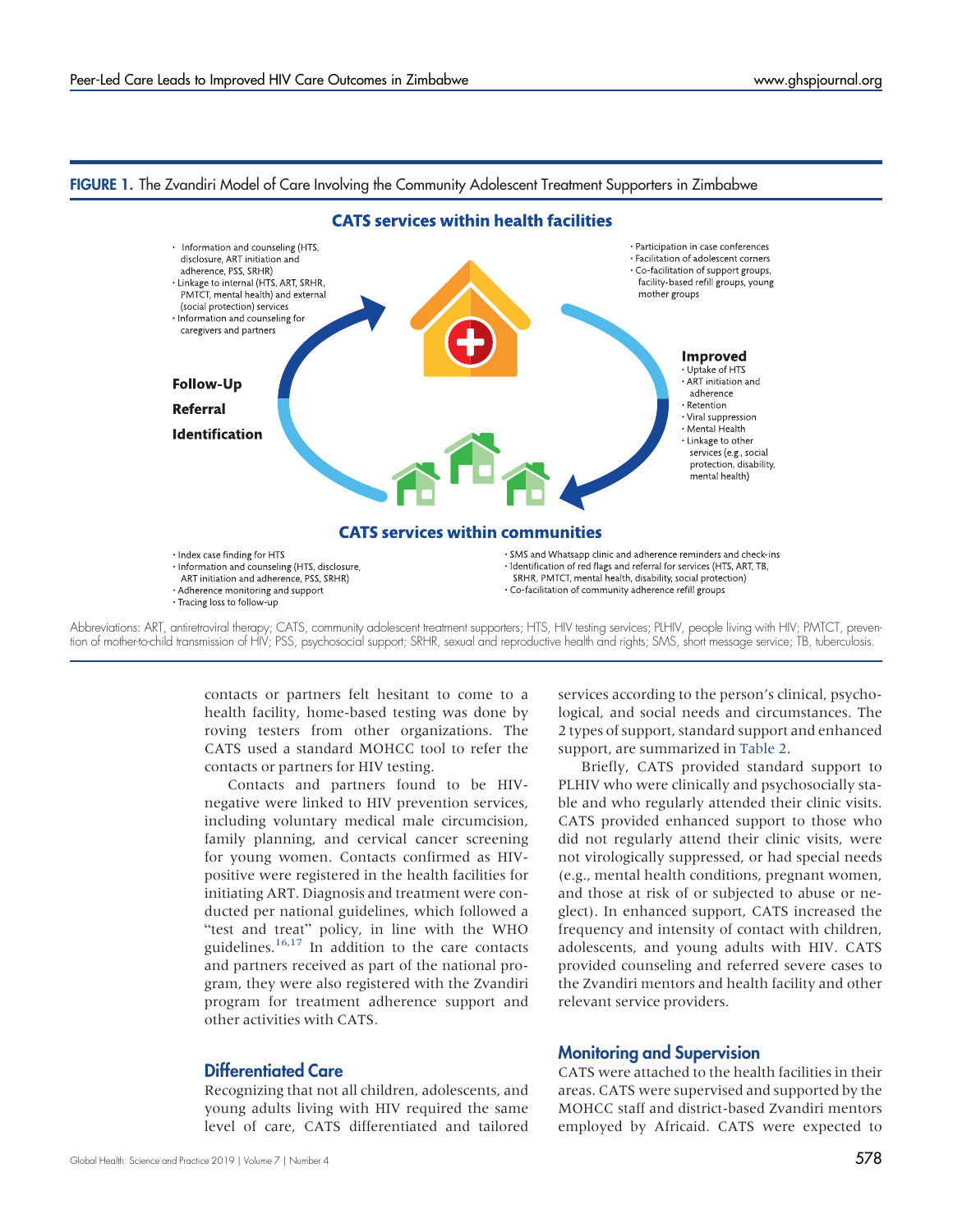|                                     | <b>Standard Zvandiri Support</b>                                                                                                                                                       | <b>Enhanced Zvandiri Support</b>                                                                                                                                                                                                                                                         |
|-------------------------------------|----------------------------------------------------------------------------------------------------------------------------------------------------------------------------------------|------------------------------------------------------------------------------------------------------------------------------------------------------------------------------------------------------------------------------------------------------------------------------------------|
| <b>Eligibility criteria</b>         | Undetectable viral load or CD4 count<br>>500 cells/ml in the last 6 months<br>Attended all scheduled clinic visits in the last<br>3 months<br>Psychologically stable<br>$\bullet$ Safe | • A detectable viral load or CD4 count<br><500 cells/ml in the last 6 months<br>Failed to attend scheduled clinic visits in the<br>last 3 months<br>Psychological distress<br>$\bullet$<br>• Abuse or neglect<br>• Started ART in the past 3 months<br>Reported nonadherence<br>Pregnant |
| <b>CATS-led interventions</b>       | Monthly home visit<br>Weekly SMS reminders<br>Clinic-based counseling<br>Referrals and linkages, particularly for<br>severe cases, to other service providers                          | Home visit every 2 weeks<br>Daily SMS reminders<br>• Clinic-based counseling<br>Referrals and linkages, particularly for<br>severe cases, to other service providers                                                                                                                     |
| <b>CATS-supported interventions</b> | Monthly support group<br>Caregiver workshop                                                                                                                                            | Monthly support group<br>$\bullet$<br>• Caregiver workshop<br>• Adherence workshop<br>Community outreach with CHWs/CCCWs                                                                                                                                                                 |

<span id="page-4-0"></span>TABLE 2. Components and Levels of Support Provided by CATS to Children, Adolescents, and Young Adults Living With HIV in the Africaid Zvandiri Program, Zimbabwe

Abbreviations: CATS, community adolescent treatment supporters; CHWs, community health workers; CCCWs, child case care workers.

submit a monthly report in the prescribed format and attend a monthly review meeting chaired by the Zvandiri mentor. This meeting acted as a forum to discuss successes and challenges and decide on the course-corrective actions.

## Recording

When CATS visited the index cases and contacts at their homes, they captured the information with respect to HIV testing in a paper-based, structured proforma called an index case form. Clients with previously known HIV status were not listed in the index form. This form was digitized in a Microsoft Excel sheet at the district level. The details of contacts diagnosed as HIV-positive and started on ART were then captured electronically in the ART database, each getting a unique identification code (UIC).

## Study Population and Period

The study population comprised household contacts aged younger than 25 years (defined as people who were biologically related and staying together under the same roof) and sexual

Global Health: Science and Practice 2019 | Volume 7 | Number 4  $579$ 

partners (aged younger than 25 years) of the index PLHIV, identified by CATS from October 2017 to September 2018 in 24 selected districts of Zimbabwe. These districts were purposively chosen based on availability of data (of contacts) in the electronic form. People with a previously known HIV status were not included.

## Data Collection

Data variables included age, sex, HIV testing (yes/ no), HIV test result, ART start (yes/no), ART outcomes (alive and on ART/death/loss to follow-up) at 6 and 12 months of care, viral load test, and test result. Data were sourced from 2 databases: (1) contact database, containing the details of the contacts and HIV testing, and (2) ART database, containing the details of ART outcomes and viral load testing. For each HIVpositive client identified in the contact database, we searched the ART database using the UIC, name, and sex to assess if the client has been initiated on ART. This merged database was used for all analysis. The censor date for assessing all the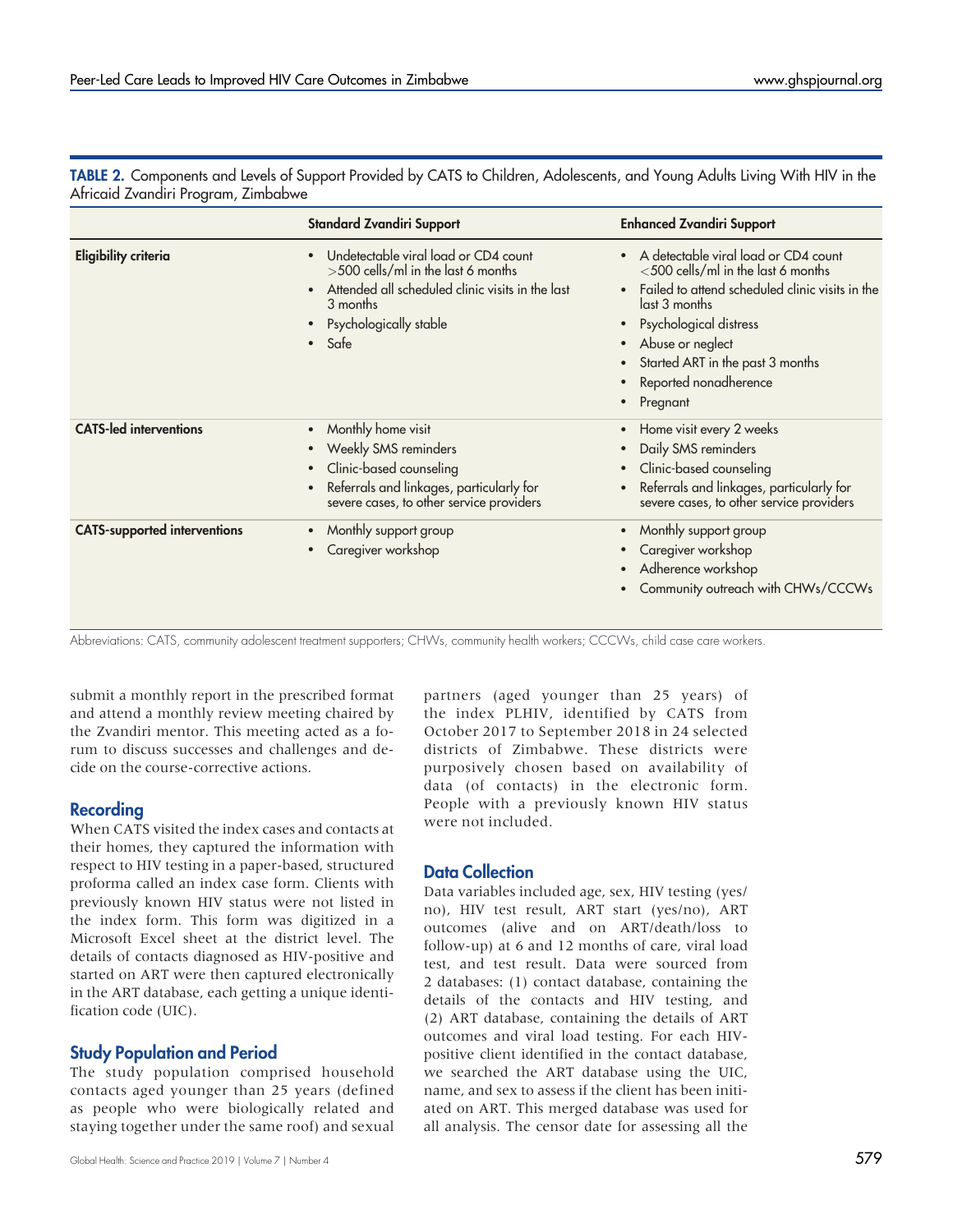outcomes was April 30, 2019, when the data were downloaded from the ART database.

#### Data Analysis

Data analysis was done using EpiData (v2.2.2.187, EpiData Association, Odense, Denmark) and STATA (version 12, Texas, USA) software. HIV testing, HIV positivity, ART initiation, retention in care, and viral suppression (defined as <1000 copies per ml) were summarized using frequencies and proportions. The operational definitions of the outcomes for children, adolescents, and young adults living with HIV were as follows: (1) Alive and on ART: those who did not miss their clinical visits and documented to have received care at the time of assessment; (2) Death: those who died at any time during the course of treatment; and (3) Loss to follow-up: those who were not seen at the ART center for 90 days or more after their scheduled appointment and who could not be contacted successfully.

#### Ethical Approval

Ethics approval was obtained from the Medical Research Council of Zimbabwe (MRCZ/E/225) and the Ethics Advisory Group of International Union Against Tuberculosis and Lung Disease, Paris, France (EAG 61/18). Because the study involved a review of existing records without direct interaction with human participants, the need for informed consent was waived by the ethics committees.

#### **RESULTS**

A total of 15,223 household contacts and sexual partners linked to 9,353 index PLHIV (1.6 contacts per index case) were identified by CATS during the study period. There were 278 CATS (approximately 34 index PLHIV per CATS on average) in the study areas. Of the 278 CATS, 155 (55%) were women and 123 were men (45%).

Of the contacts identified and referred for HIV testing by CATS, nearly 80% were tested.

The demographic characteristics of the contacts are shown in [Table 3.](#page-5-0) A majority of the contacts were women (57%). Most of the contacts were either children (57%) or siblings (41%) of the index cases, and the remaining (2%) were sexual partners.

#### HIV Testing

All the 15,223 contacts and sexual partners were referred for HIV testing by the CATS. Of these, 12,114 (79.6%) were tested for HIV, and <span id="page-5-0"></span>TABLE 3. Demographic Characteristics of the Household Contacts and Sexual Partners of Index People Living With HIV Identified by Community Adolescent Treatment Supporters in 24 Districts of Zimbabwe, October 2017–September 2018 (N=15,523)

| <b>Characteristics</b> | No. (%)     |
|------------------------|-------------|
| Age (years)            |             |
| $0 - 4$                | 2495 (16.4) |
| $5 - 9$                | 2814(18.5)  |
| $10 - 14$              | 3170 (20.8) |
| $15 - 19$              | 3830 (25.2) |
| $20 - 24$              | 2914 (19.1) |
| Gender                 |             |
| Male                   | 6597 (43.3) |
| Female                 | 8626 (56.7) |
| <b>Type of Contact</b> |             |
| Sibling                | 6229 (40.9) |
| Sexual partner         | 290 (1.9)   |
| Children               | 8704 (57.2) |
| <b>Province</b>        |             |
| Bulawayo               | 1567 (10.3) |
| Harare                 | 685 (4.5)   |
| Manicaland             | 4489 (29.5) |
| Mashonaland Central    | 1076(7.1)   |
| Mashonaland Fast       | 179 (1.2)   |
| Masvingo               | 1362 (8.9)  |
| Matabeleland South     | 1871 (12.3) |
| Midlands               | 3994 (26.2) |

1,193 (9.8%) were found to have HIV infection [\(Table 4\)](#page-6-0). Most (98%) of the contacts were tested for HIV at a health facility and the rest underwent self-testing or home-based testing. In multivariable analysis, age and province were independently associated with not testing for HIV [\(Table 5\)](#page-7-0). Not testing was significantly higher among younger age groups (i.e., those aged 0–4 years and 5–9 years) when compared to the 20–24 years age group.

#### ART Linkage

Of the 1,193 HIV-positive contacts identified, 1,153 (96.6%) were initiated on ART. Of the latter, 1,144 (99.2%) were initiated on the same day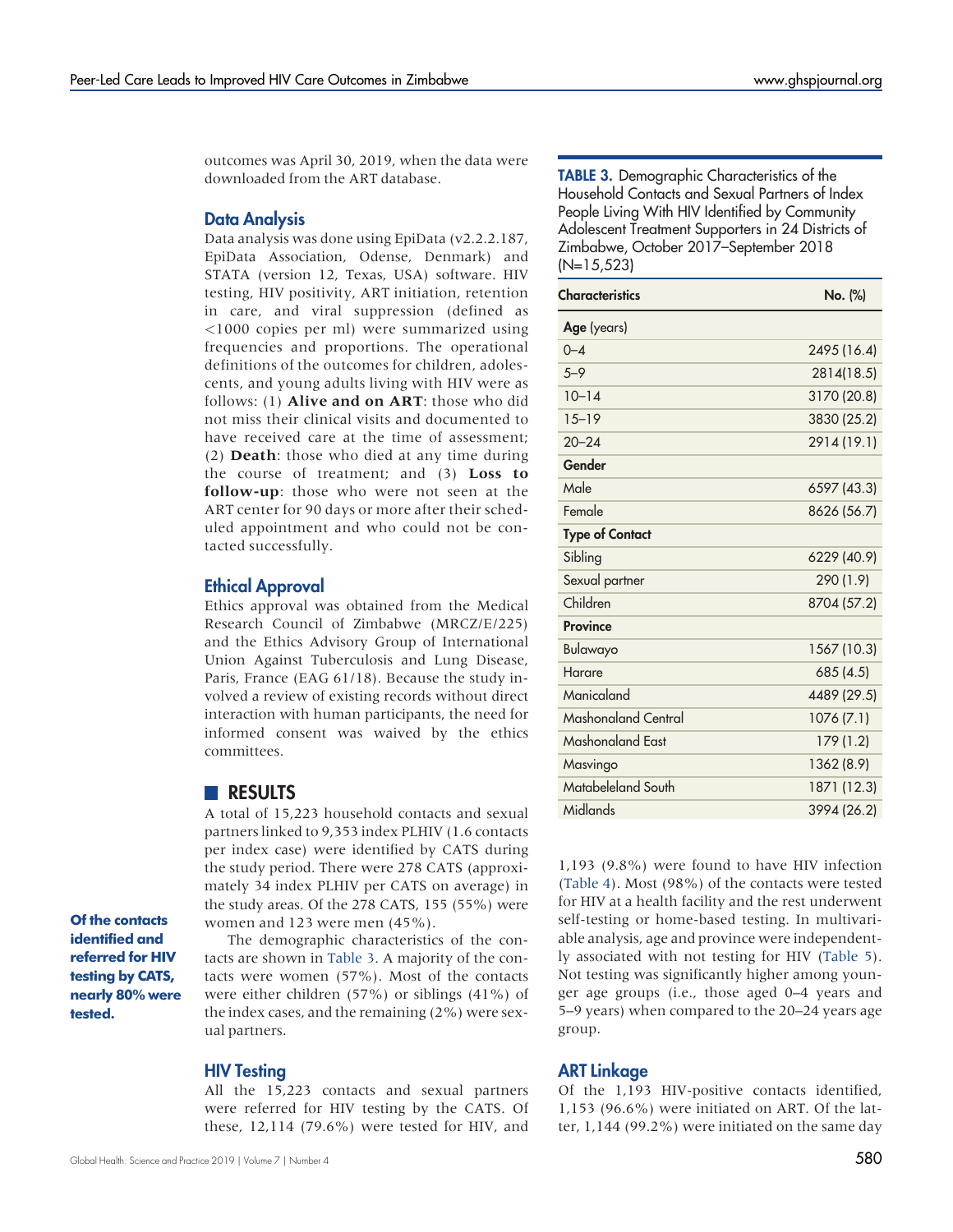<span id="page-6-0"></span>TABLE 4. HIV Care Cascade Among Household Contacts and Sexual Partners of Index PLHIV Identified by Community Adolescent Treatment Supporters in 24 Districts of Zimbabwe, October 2017–September 2018 (N=15,223)

|                                              | No. (%)                |
|----------------------------------------------|------------------------|
| <b>HIV Testing Outcome</b>                   |                        |
| Contacts Referred for HIV Testing            | 15,223 (100.0)         |
| Contacts tested for HIV                      | 12,114 (79.6)          |
| Contacts tested who were HIV-positive        | 1,193(9.8)             |
| HIV-positive contacts who initiated ART      | 1,153 (96.6)           |
| <b>ART Outcomes</b>                          |                        |
| 3 months                                     |                        |
| Alive on ART                                 | 1,153 (100.0)          |
| 6 months                                     |                        |
| Alive on ART                                 | 1,151 (99.8)           |
| Died                                         | 2(0.2)                 |
| 12 Months ( $n=569^{\circ}$ )                |                        |
| Alive on ART                                 | 566 (99.5)             |
| Died                                         | 2(0.4)                 |
| Lost to follow-up                            | 1(0.2)                 |
| Viral suppression $\left($ < 1000 copies/ml) | $1,037^{\rm b}$ (99.3) |

Abbreviations: ART, antiretroviral therapy; PLHIV, people living with HIV.

<sup>a</sup> Number of contacts eligible for 12-month assessment; People whose duration between ART start date and censor date was less than 12 months were considered not eligible for assessment.

<sup>b</sup> Among 1,044 contacts who had a viral load test at 6 months or later after starting ART.

of testing, and the remaining started within a week.

## ART Outcomes

Of 1,153 contacts who started ART, 1,151 (99.8%) were alive ART at 6 months, and 2 (0.2%) had died. At the time of censoring, many clients had not completed 12 months since starting ART and were not eligible for the 12-month assessment. Of the 569 who were eligible for assessment, 566 (99.5%) were alive and on ART, 2 (0.4%) people had died, and 1 (0.1%) was declared lost to follow-up.

## Viral Suppression

Of 1,153 people who started ART, 1,044 (91%) had a viral load test conducted at 6 months or later and of them, 1,037 (99.3%) were found to be virally suppressed.

## **DISCUSSION**

This study adds to the growing body of evidence demonstrating the effectiveness of targeted, peerled, differentiated care delivery models in improving the HIV care outcomes among children, adolescents, and young adults living with PLHIV. The CATS model in Zimbabwe is one such successful intervention. We found high rates of HIV testing (80%), ART uptake (97%), retention in care (99%), viral load testing (90%), and viral suppression (99%) in a large cohort of household contacts **testing, ART** and sexual partners of index PLHIV under the care **uptake, retention** of CATS in Zimbabwe. These are excellent outcomes by any standard and better than those reported nationally in Zimbabwe.<sup>14</sup>A populationbased study in Zimbabwe reported that among PLHIV aged 15–24 years, only 50.4% knew their HIV status, 83.7% self-reported receiving ART, and 85.4% were virally suppressed.<sup>[14](#page-9-8)</sup> In this study, 83.7% of the 15–24 year olds who were referred for testing managed to get tested.

This peer-led care model resulted in high rates of HIV in care, viral load testing, and viral suppression.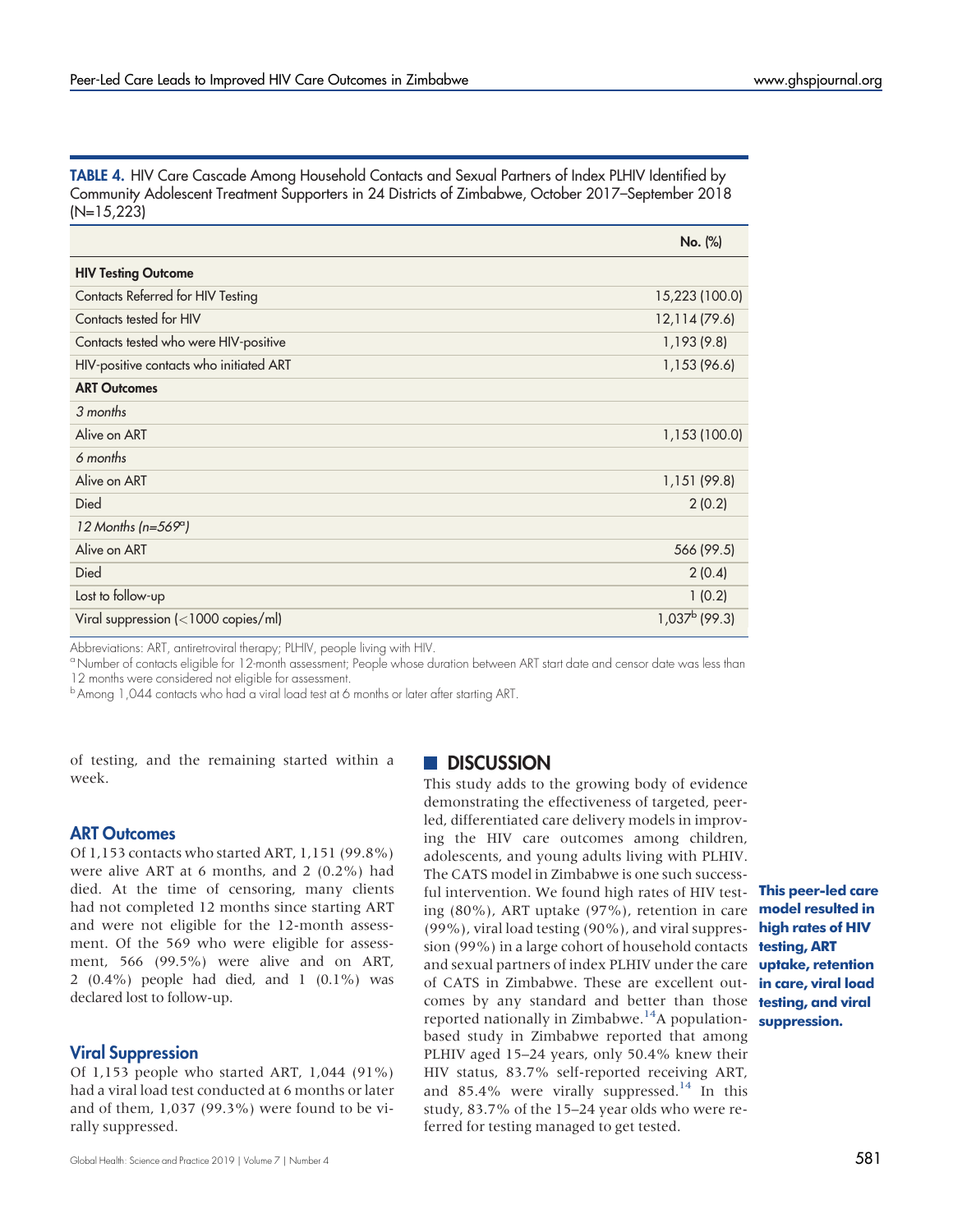|                       | <b>Total Referred for HIV Testing</b> | Not Tested for HIV |                                           |                                        |
|-----------------------|---------------------------------------|--------------------|-------------------------------------------|----------------------------------------|
| <b>Characteristic</b> | No.                                   | No. (%)            | <b>Crude RR</b><br>(95% Cl <sup>a</sup> ) | Adjusted RRb<br>(95% Cl <sup>q</sup> ) |
| Total                 | 15223                                 | 3109 (20.4)        |                                           |                                        |
| Age (years)           |                                       |                    |                                           |                                        |
| $0 - 4$               | 2495                                  | 864 (34.6)         | 13.63 (10.82-17.18)                       | 12.72 (10.01-16.17)                    |
| $5 - 9$               | 2814                                  | 775 (27.5)         | 10.84 (8.59-13.68)                        | 10.41 (8.19–13.23)                     |
| $10 - 14$             | 3170                                  | 867 (27.4)         | 10.77 (8.54-13.58)                        | 10.20 (8.03-12.96)                     |
| $15 - 19$             | 3830                                  | 529 (13.8)         | $5.43(4.28 - 6.90)$                       | $5.21(4.08 - 6.65)$                    |
| $20 - 24$             | 2914                                  | 74(2.5)            | Ref                                       | Ref                                    |
| Gender                |                                       |                    |                                           |                                        |
| Male                  | 6597                                  | 1456 (22.1)        | $1.15(1.08-1.22)$                         | $1.05(0.98 - 1.13)$                    |
| Female                | 8626                                  | 1653 (19.2)        | Ref                                       | Ref                                    |
| Type of contact       |                                       |                    |                                           |                                        |
| Sibling               | 6229                                  | 1289 (20.7)        | Ref                                       | Ref                                    |
| Sexual partner        | 290                                   | 12(4.1)            | $0.19(0.11 - 0.34)$                       | $0.51(0.29 - 0.91)$                    |
| Children              | 8704                                  | 1808 (20.8)        | $1.00(0.94 - 1.06)$                       | $1.04(0.96 - 1.12)$                    |
| <b>Province</b>       |                                       |                    |                                           |                                        |
| Masvingo              | 1362                                  | 55(4.0)            | Ref                                       | Ref                                    |
| Bulawayo              | 1567                                  | 365(23.3)          | 5.76 (4.38-7.58)                          | $7.27(5.47 - 9.67)$                    |
| Harare                | 685                                   | 2(0.3)             | $0.07(0.01 - 0.29)$                       | $0.08(0.02 - 0.36)$                    |
| Manicaland            | 4489                                  | 1321 (29.4)        | 7.28 (5.60-9.47)                          | $7.36(5.62 - 9.65)$                    |
| Mashonaland Central   | 1076                                  | 75(7.0)            | $1.72(1.23 - 2.42)$                       | $1.73(1.22 - 2.45)$                    |
| Mashonaland East      | 179                                   | 9(5.0)             | $1.24(0.62 - 2.47)$                       | $1.34(0.66 - 2.72)$                    |
| Matabeleland South    | 1871                                  | 812 (43.4)         | 10.74 (8.25-13.99)                        | 11.84 (9.00-15.57)                     |
| Midlands              | 3994                                  | 470 (11.8)         | $2.91(2.21 - 3.82)$                       | $3.32(2.51 - 4.40)$                    |

<span id="page-7-0"></span>TABLE 5. Factors Associated With Not Testing for HIV Among Household Contacts and Sexual Partners of Index PLHIV Identified by Community Adolescent Treatment Supporters in 24 Districts of Zimbabwe, October 2017–September 2018

Abbreviations: CI, confidence interval; PLHIV, people living with HIV; Ref, reference group; RR, risk ratio.

<sup>a</sup> Factors with confidence intervals not including 1 were statistically significant ( $P < .05$ ).<br><sup>b</sup> Adjusted for age, sex, province, and type of contact.

The good outcomes reported in this study may be attributed to the following reasons: (1) a structured and well-defined CATS model implemented in close collaboration with the MOHCC; (2) systematic training of CATS using a standard training curriculum reinforced by continuous on-the-job mentorship by Africaid mentors; (3) close followup of the clients by CATS using home visits, SMS reminders, phone calls, and support groups, which concur with the findings of a cohort study in Tanzania that suggested that providing additional psychosocial support to PLHIV receiving ART can reduce loss to follow-up<sup>18</sup>; (4) supportive

The major gap in the HIV treatment cascade was with HIV testing.

supervision and monitoring of CATS by the government health care providers; (5) incentives that included a fixed allowance of US\$20 per month, airtime allowance for making phone calls and sending SMS reminders to clients, and a bicycle to make home visits; and (6) nonfinancial incentives and motivators such as recognizing the bestperforming CATS during the monthly meetings and providing them an opportunity to travel and mentor other CATS in the neighboring districts.

The major gap in the HIV treatment cascade was at the level of HIV testing, where about 20% of the contacts were not tested for HIV.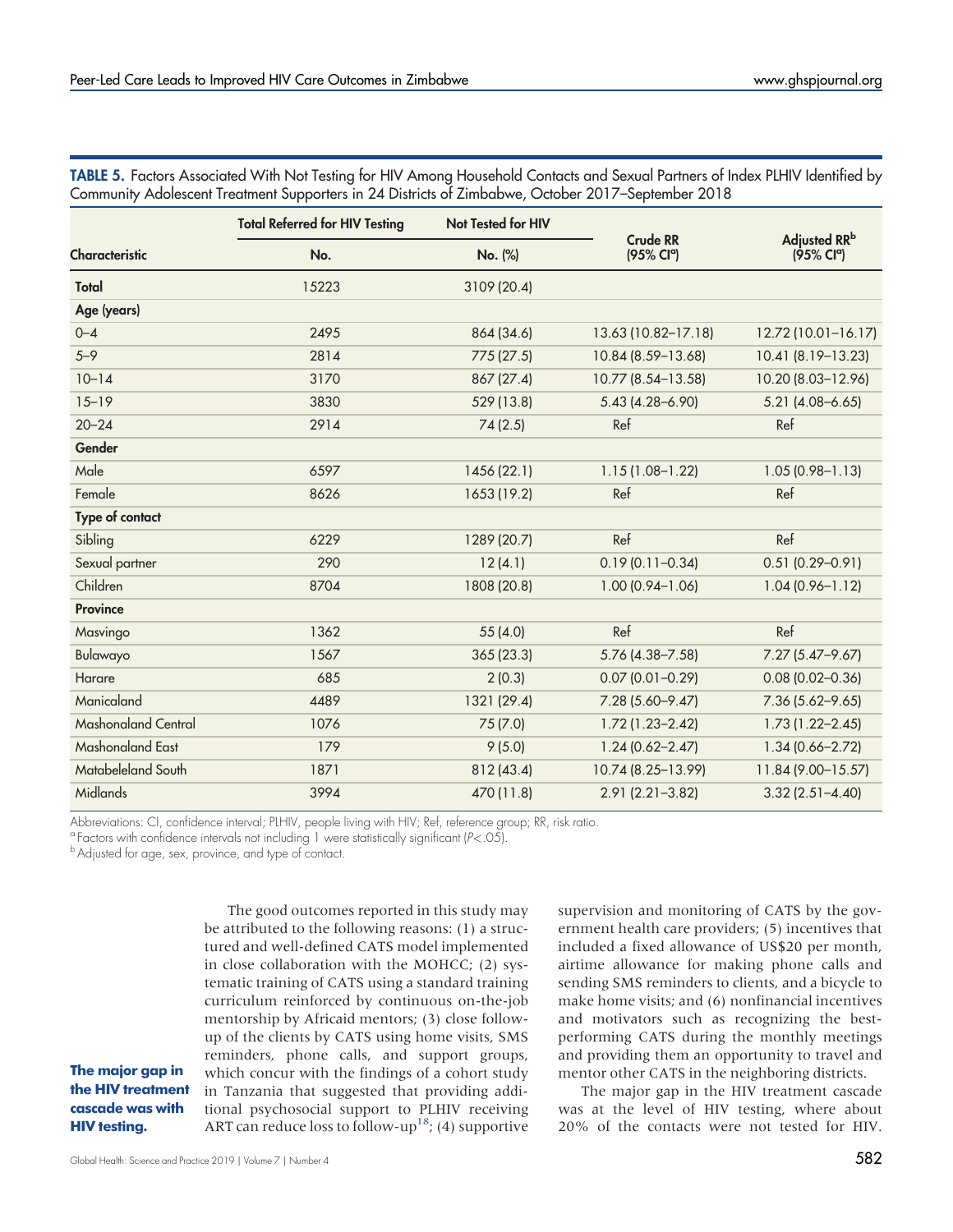Although we do not know the exact reasons for this gap, we speculate some reasons based on the program experience and multivariable analysis showing the associations of age and province with HIV testing.

HIV testing coverage was low among younger age groups, with the lowest coverage in under-5 children. This may be related to legal barriers, re-quiring consent of the parent or caregiver.<sup>[19](#page-9-13)</sup> The CATS ensured that for children requiring caregiver consent for testing, the caregivers were engaged. Although several steps have been taken in Zimbabwe to address this issue including educating the caregivers through workshops, the gap remains. Current efforts target only caregivers of children, adolescents, and young adults living with HIV after HIV diagnosis.<sup>15</sup> These efforts need to be expanded, and caregivers of all contacts should be educated. There may be other reasons that include cultural norms dictating that young infants should not be taken outside the house except for receipt of vaccines (not always colocated with early infant diagnosis), transportation barriers, a child having to miss school, and the persistent stigma of HIV/AIDS and fear about dis-crimination.<sup>[13](#page-9-7)</sup> The CATS screen out children who may have gone through early infant diagnosis for eligibility of HIV testing referral.

HIV testing was lowest in Matabeleland South province. We hypothesize that this may be because this is a border province and many contacts identified initially may have moved across the border to South Africa before HIV testing. This finding needs further investigation. The uptake of self-testing and home-based testing was low in our study. Strengthening these may have potential to fill the gaps in HIV testing. Also, not testing was lowest among the sexual partners (4.1%) compared to 20.7% for siblings and 20.8% for parents. Thus, the program seems to be successful in reaching out to the sexual partners of HIV-positive adolescents and young people.

A strength of the study was that we had a large sample covering 24 districts (of the total of 63) in Zimbabwe, making the findings more generalizable to other areas implementing the CATS model.

#### Program Implications

There are a couple of program implications. First, a system should be instituted to routinely capture the reasons for not testing, non-initiation of ART, and other adverse program outcomes. This will enable periodic assessments of the reasons for the gaps in the HIV care cascade and course correction. Second, we identified some inconsistencies in recording including duplicate records. Data on dates of HIV testing and viral load testing were missing, which would have enabled us to assess the delays involved in the process. These need to be corrected, and measures of data quality assurance and quality control should be put in place.

#### **Limitations**

There were some limitations to the study. First, we did not have a control group in our study, which would have enabled a direct head-to-head comparison. Second, we also did not assess the reasons for the gaps in the cascade of care. Third, we did not collect the data on costs, which would have enabled a cost-effectiveness analysis. These knowledge gaps will be addressed by a cluster random-ized trial that is underway.<sup>[20](#page-9-14)</sup> Fourth, we relied on routine program data, which may have had recording errors. Fifth, there was no information on other sociodemographic and clinical factors associated with not testing. So, there could be some bias due to these unexplained confounders.

#### **CONCLUSION**

In conclusion, we found high levels of HIV testing and care outcomes among a cohort of household contacts and sexual partners of index PLHIV who received care by the CATS in Zimbabwe. Contacts of index cases is an additional component of the CATS program that can reach and benefit children, adolescents, and young adults who are HIVpositive and out of care, expanding the potential impact of CATS. Future assessments should focus on exploring the reasons for the gaps in the HIV cascade using qualitative research.

Funding: Funding for program implementation was provided by the U.S. President's Emergency Plan for AIDS Relief through the U.S.

Acknowledgments: This research was conducted through the Structured Operational Research and Training Initiative (SORT IT), a global partnership led by the Special Programme for Research and Training in Tropical Diseases at the World Health Organization (WHO/TDR). The training model is based on a course developed jointly by the International Union Against Tuberculosis and Lung Disease (The Union) and Medécins sans Frontières (MSF). The specific SORT IT program that resulted in this publication was implemented by the Centre for Operational Research, The Union, Paris, France. Mentorship and the coordination/facilitation of this particular SORT IT workshop was provided through the Centre for Operational Research, The Union, Paris, France; the Department of Tuberculosis and HIV, The Union, Paris, France; The Union, Zimbabwe Office; The Union, South East Asia Office; University of Washington, School of Public Health, Department of Global Health, Seattle, Washington, USA; National Institute for Medical Research, Muhimbili Centre, Dar es Salaam, Tanzania; and AIDS & TB Department, Ministry of Health & Child Care, Harare, Zimbabwe.